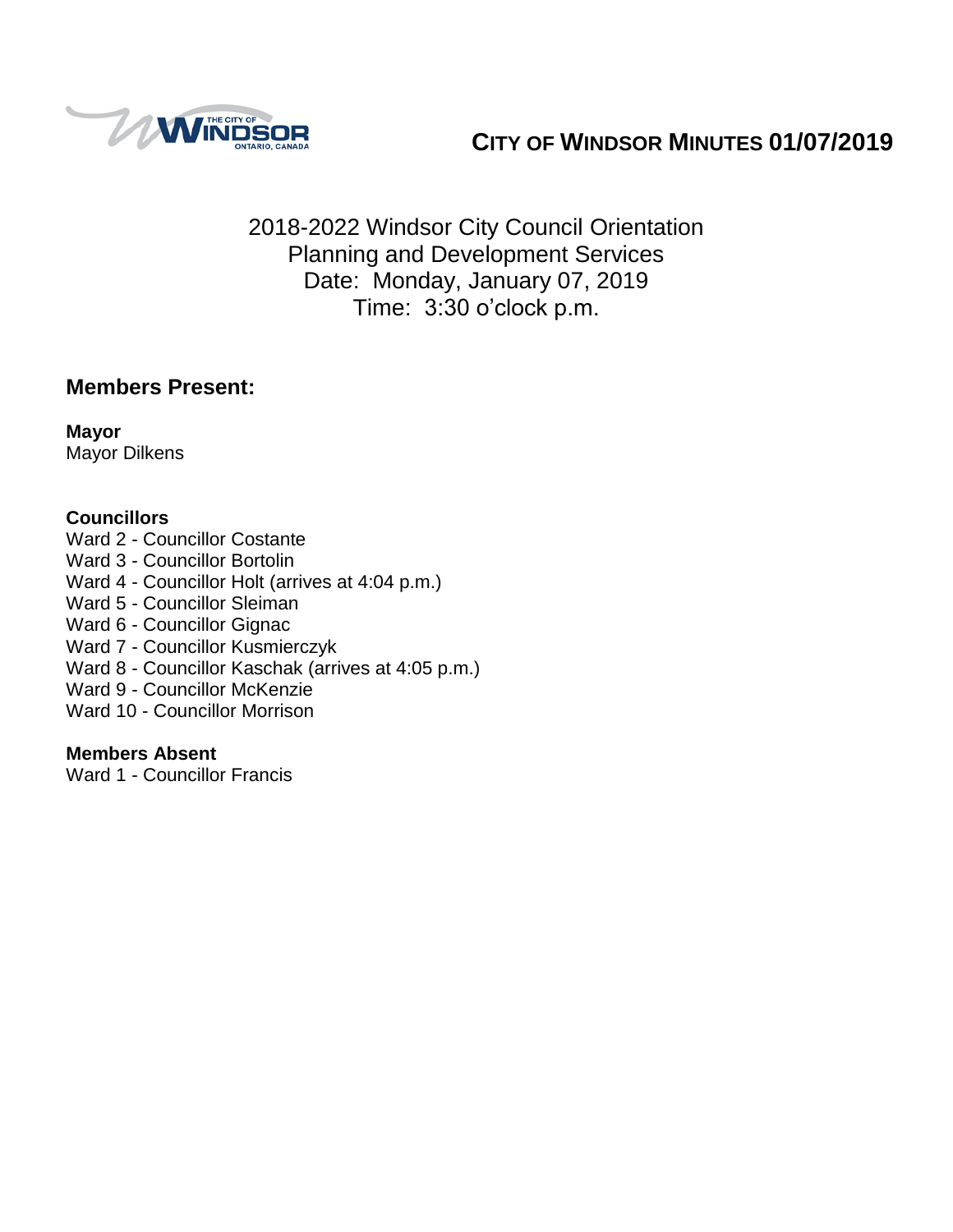### **1. WELCOMING REMARKS FROM THE CHIEF ADMINISTRATIVE OFFICER**

Council meets in formal session this day at 4:00 o'clock p.m., in Room 139, 350 City Hall Square East.

Mayor Dilkens calls the meeting to order at 4:02 o'clock p.m.

#### **Onorio Colucci, Chief Administrative Officer**

Onorio Colucci, Chief Administrative Officer, appears before Council and provides welcoming remarks for the 2018-2022 Council regarding "planning and development services".

### **2. PRESENTATIONS BY DEPARTMENT**

#### **Thom Hunt, City Planner & Executive Director Planning & Development Services**

Thom, Hunt, City Planner & Executive Director, Planning & Development Services, appears before Council and provides an overview of the department's goal, key responsibilities and services. T. Hunt also provides information about key legislation and city documents, such as the City of Windsor's Official Plan.

#### **Michael Cooke, Manager, Planning Policy/Deputy City Planner**

Michael Cooke, Manager, Planning Policy/Deputy City Planner, appears before Council and provides information in regards to the Provincial Policy Statement, 2014, the Official Plan, zoning by-laws, planning applications as well as Official Plan Amendment (OPA), rezoning and Plan of Subdivision.

#### **Neil Robertson, Manager, Urban Design/Deputy City Planner**

Neil Robertson, Manager, Urban Design/Deputy City Planner, appears before Council and provides an overview of site plan control, the site plan review process as well as the Committee of Adjustment and its function. N. Robertson also provides information about the Community Improvement Plans as well as some success stories. Finally, N. Robertson briefly discusses the *Ontario Heritage Act*, the City of Windsor's Municipal Heritage Register, Heritage Conservation Districts and street and alley closures.